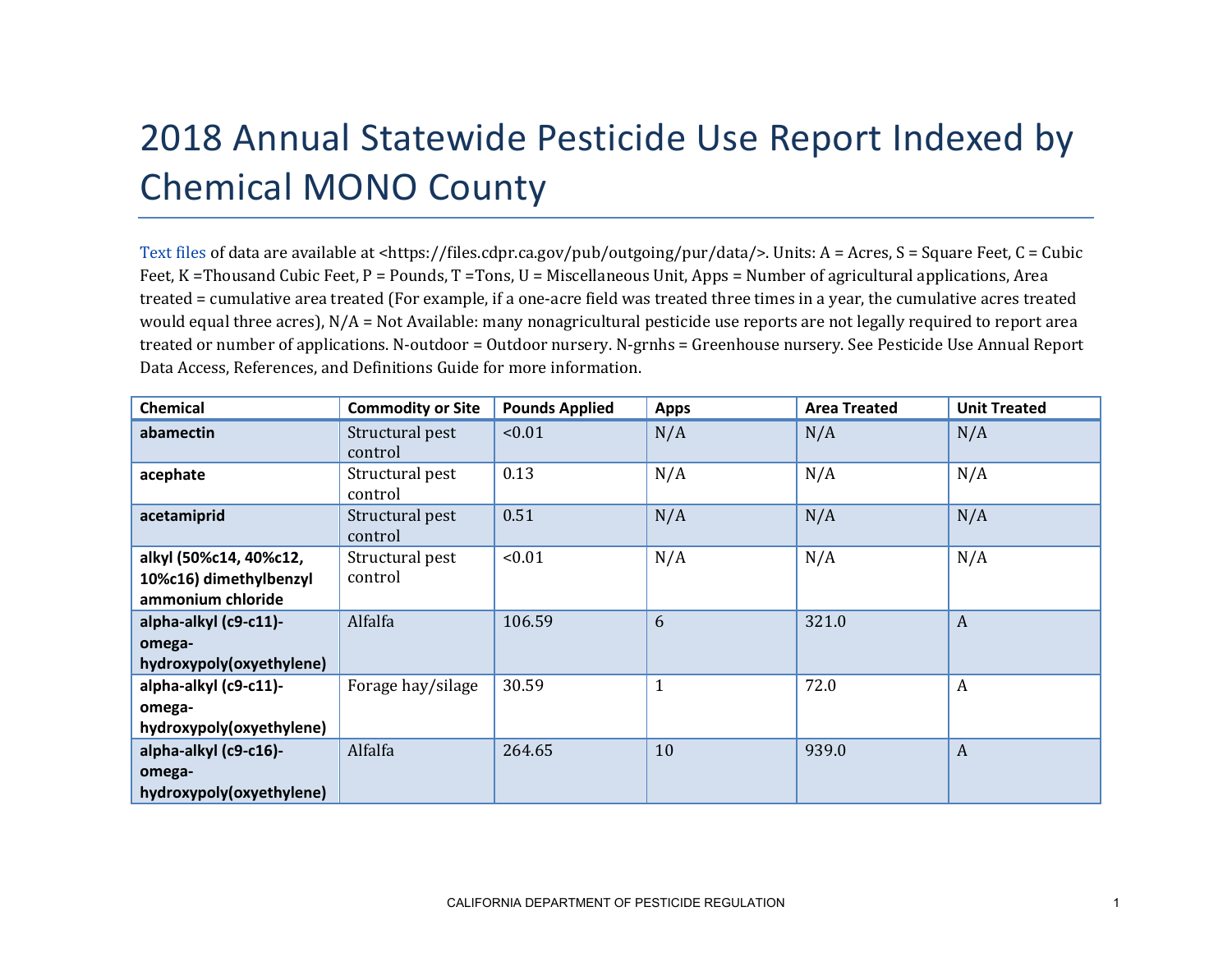| <b>Chemical</b>                                       | <b>Commodity or Site</b>   | <b>Pounds Applied</b> | <b>Apps</b>  | <b>Area Treated</b> | <b>Unit Treated</b> |
|-------------------------------------------------------|----------------------------|-----------------------|--------------|---------------------|---------------------|
| d-trans allethrin                                     | Structural pest<br>control | 0.01                  | N/A          | N/A                 | N/A                 |
| aluminum phosphide                                    | Alfalfa                    | 5.56                  | 17           | 1,505.0             | $\mathbf{A}$        |
| aminopyralid,                                         | Rights of way              | 9.15                  | N/A          | N/A                 | N/A                 |
| triisopropanolamine salt                              |                            |                       |              |                     |                     |
| aminopyralid,                                         | Uncultivated non-          | 0.2                   | N/A          | 0.93                | $\boldsymbol{A}$    |
| triisopropanolamine salt                              | ag                         |                       |              |                     |                     |
| ammonium propionate                                   | Alfalfa                    | 471.39                | 11           | 1,064.0             | $\boldsymbol{A}$    |
| ammonium sulfate                                      | Alfalfa                    | 117.85                | 11           | 1,064.0             | $\overline{A}$      |
| bacillus sphaericus 2362,                             | Public health              | 0.3                   | N/A          | N/A                 | N/A                 |
| serotype h5a5b, strain                                |                            |                       |              |                     |                     |
| abts 1743 fermentation                                |                            |                       |              |                     |                     |
| solids, spores and                                    |                            |                       |              |                     |                     |
| insecticidal toxins                                   | Public health              | 7.53                  |              |                     |                     |
| bacillus thuringiensis,<br>subsp. israelensis, strain |                            |                       | N/A          | N/A                 | N/A                 |
| am 65-52                                              |                            |                       |              |                     |                     |
| bifenthrin                                            | Structural pest            | 3.96                  | N/A          | N/A                 | N/A                 |
|                                                       | control                    |                       |              |                     |                     |
| borax                                                 | Structural pest<br>control | 0.03                  | N/A          | N/A                 | N/A                 |
| boric acid                                            | Rights of way              | 19.48                 | N/A          | N/A                 | N/A                 |
| boric acid                                            | Structural pest            | 4.25                  | N/A          | N/A                 | N/A                 |
|                                                       | control                    |                       |              |                     |                     |
| brodifacoum                                           | Structural pest<br>control | 0.01                  | N/A          | N/A                 | N/A                 |
| bromadiolone                                          | Structural pest<br>control | 0.01                  | N/A          | N/A                 | N/A                 |
| bromethalin                                           | Structural pest<br>control | < 0.01                | N/A          | N/A                 | N/A                 |
| bromoxynil octanoate                                  | Garlic                     | 3.28                  | $\mathbf{1}$ | 6.0                 | $\boldsymbol{A}$    |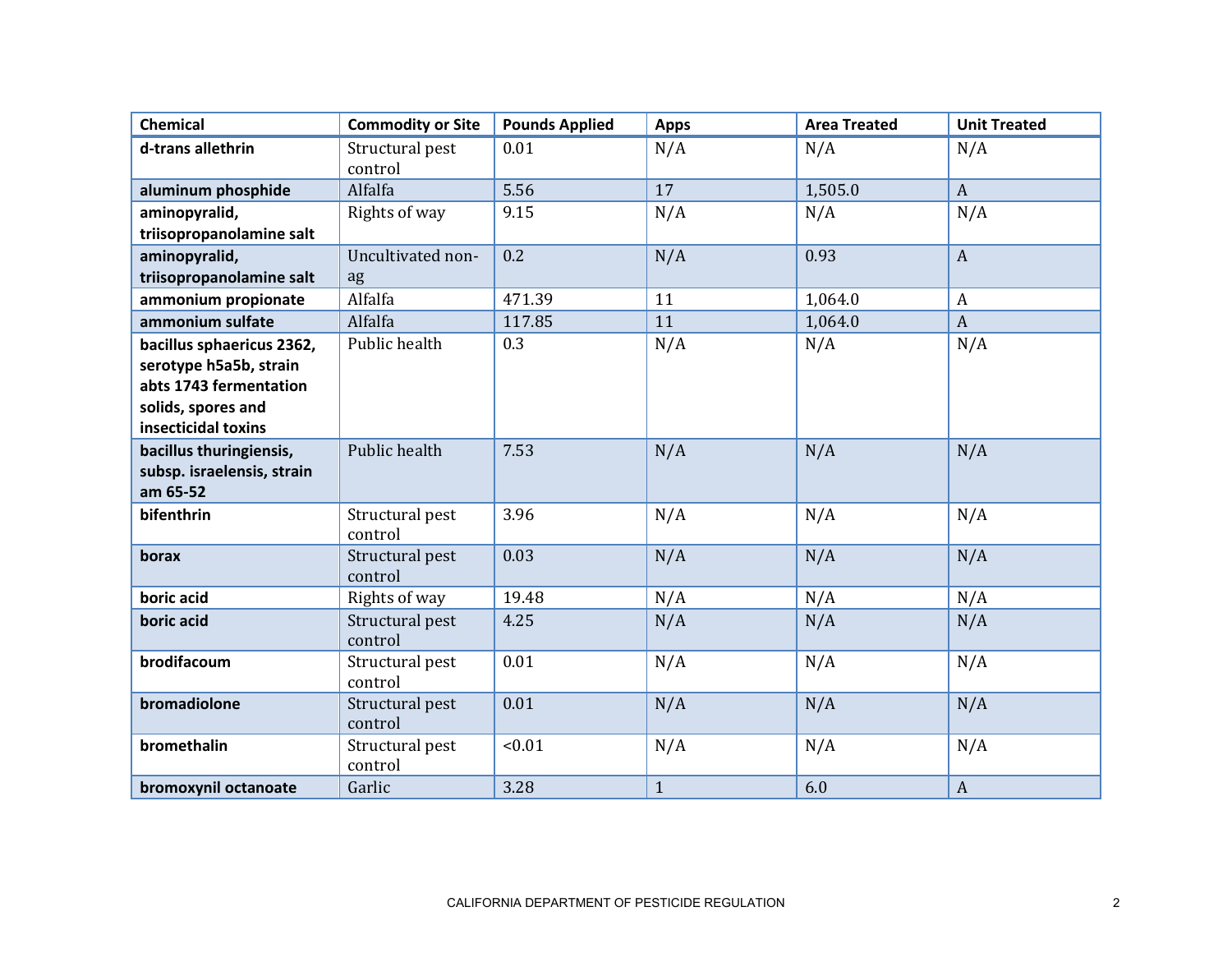| Chemical                          | <b>Commodity or Site</b>   | <b>Pounds Applied</b> | <b>Apps</b>    | <b>Area Treated</b> | <b>Unit Treated</b> |
|-----------------------------------|----------------------------|-----------------------|----------------|---------------------|---------------------|
| chlorfenapyr                      | Structural pest<br>control | 2.58                  | N/A            | N/A                 | N/A                 |
| chlorophacinone                   | Structural pest<br>control | < 0.01                | N/A            | N/A                 | N/A                 |
| chlorpyrifos                      | Alfalfa                    | 37.99                 | 3              | 54.0                | $\mathbf{A}$        |
| chlorsulfuron                     | Regulatory pest<br>control | < 0.01                | N/A            | N/A                 | N/A                 |
| chlorsulfuron                     | Rights of way              | 3.23                  | N/A            | N/A                 | N/A                 |
| citric acid                       | Alfalfa                    | 235.7                 | 11             | 1,064.0             | $\mathbf{A}$        |
| clethodim                         | Alfalfa                    | 92.72                 | 17             | 462.0               | $\boldsymbol{A}$    |
| clopyralid, triethylamine<br>salt | Landscape<br>maintenance   | 2.11                  | N/A            | N/A                 | N/A                 |
| clothianidin                      | Structural pest<br>control | < 0.01                | N/A            | N/A                 | N/A                 |
| copper hydroxide                  | Rights of way              | 21.67                 | N/A            | N/A                 | N/A                 |
| cyfluthrin                        | Structural pest<br>control | 0.15                  | N/A            | N/A                 | N/A                 |
| beta-cyfluthrin                   | Structural pest<br>control | 5.17                  | N/A            | N/A                 | N/A                 |
| cypermethrin                      | Structural pest<br>control | 10.14                 | N/A            | N/A                 | N/A                 |
| (s)-cypermethrin                  | Structural pest<br>control | < 0.01                | N/A            | N/A                 | N/A                 |
| $2,4-d$                           | Forage hay/silage          | 13.02                 | $\mathbf{1}$   | 20.0                | $\mathbf{A}$        |
| $2,4-d$                           | Pastureland                | 33.84                 | $\mathbf{1}$   | 70.0                | $\mathbf{A}$        |
| 2,4-d, dimethylamine salt         | Wheat (forage -<br>fodder) | 360.52                | $\overline{7}$ | 515.0               | $\mathbf{A}$        |
| ddvp                              | Structural pest<br>control | 0.01                  | N/A            | N/A                 | N/A                 |
| deltamethrin                      | Structural pest<br>control | 26.31                 | N/A            | N/A                 | N/A                 |
| diatomaceous earth                | Structural pest<br>control | 4.57                  | N/A            | N/A                 | N/A                 |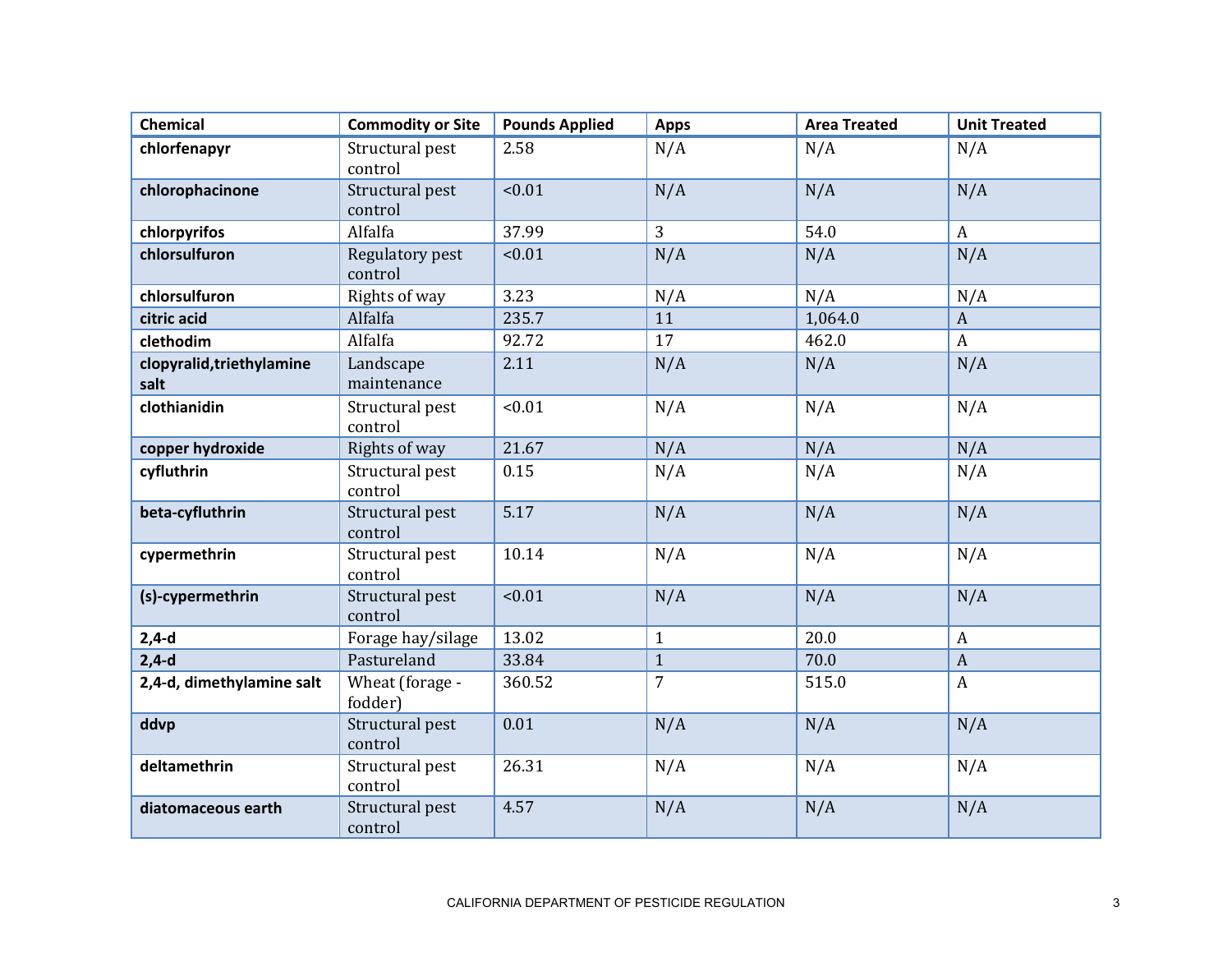| <b>Chemical</b>                                                   | <b>Commodity or Site</b>   | <b>Pounds Applied</b> | <b>Apps</b>    | <b>Area Treated</b> | <b>Unit Treated</b> |
|-------------------------------------------------------------------|----------------------------|-----------------------|----------------|---------------------|---------------------|
| dicamba, dimethylamine                                            | Forage hay/silage          | 12.05                 | 1              | 20.0                | A                   |
| salt<br>dicamba, dimethylamine<br>salt                            | Pastureland                | 10.26                 | $\mathbf{1}$   | 70.0                | $\mathbf{A}$        |
| didecyl dimethyl<br>ammonium chloride                             | Structural pest<br>control | < 0.01                | N/A            | N/A                 | N/A                 |
| diethylene glycol                                                 | Alfalfa                    | 6.61                  | $\overline{4}$ | 372.0               | $\mathbf{A}$        |
| difethialone                                                      | Structural pest<br>control | < 0.01                | N/A            | N/A                 | N/A                 |
| dimethoate                                                        | Alfalfa                    | 33.93                 | 6              | 570.0               | $\mathbf{A}$        |
| dimethylpolysiloxane                                              | Alfalfa                    | 0.15                  | $\overline{4}$ | 372.0               | $\boldsymbol{A}$    |
| dinotefuran                                                       | Structural pest<br>control | 0.03                  | N/A            | N/A                 | N/A                 |
| diphacinone                                                       | Landscape<br>maintenance   | < 0.01                | N/A            | N/A                 | N/A                 |
| diphacinone                                                       | Rights of way              | 0.01                  | N/A            | N/A                 | N/A                 |
| diphacinone                                                       | Structural pest<br>control | 0.01                  | N/A            | N/A                 | N/A                 |
| disodium octaborate<br>tetrahydrate                               | Rights of way              | 199.18                | N/A            | N/A                 | N/A                 |
| disodium octaborate<br>tetrahydrate                               | Structural pest<br>control | 3.94                  | N/A            | N/A                 | N/A                 |
| diuron                                                            | Alfalfa                    | 2,664.48              | 25             | 2,209.0             | $\mathbf{A}$        |
| alpha-(para-<br>dodecylphenyl)-omega-<br>hydroxypoly(oxyethylene) | Rights of way              | 0.15                  | N/A            | N/A                 | N/A                 |
| esfenvalerate                                                     | Structural pest<br>control | 0.02                  | N/A            | N/A                 | N/A                 |
| ethephon                                                          | Landscape<br>maintenance   | 18.72                 | N/A            | N/A                 | N/A                 |
| fatty acids, methyl esters                                        | Alfalfa                    | 61.62                 | $\overline{4}$ | 72.0                | $\mathbf{A}$        |
| fatty acids, mixed                                                | Alfalfa                    | 33.8                  | 34             | 3,223.0             | $\mathbf{A}$        |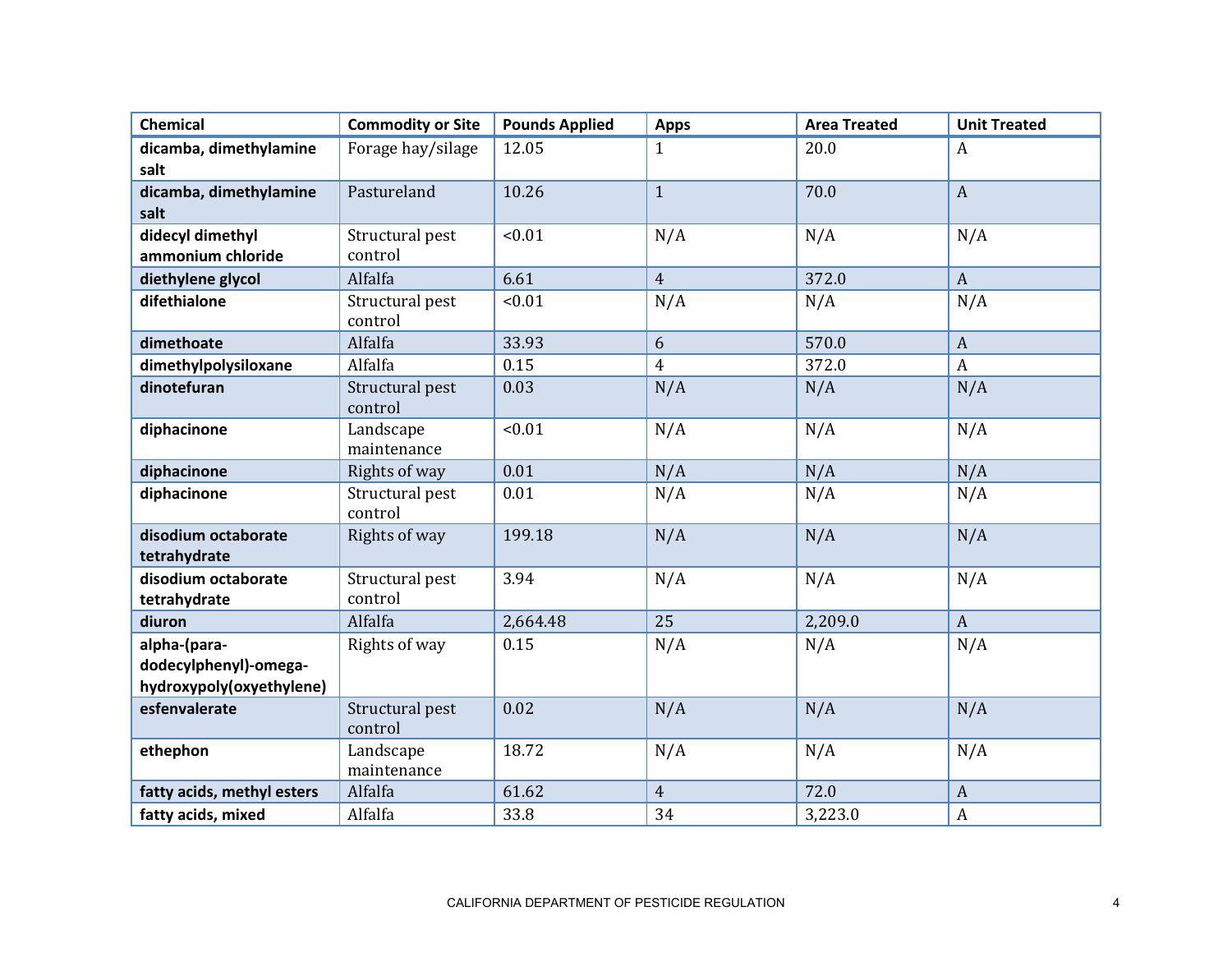| <b>Chemical</b>                                    | <b>Commodity or Site</b>   | <b>Pounds Applied</b> | <b>Apps</b>    | <b>Area Treated</b> | <b>Unit Treated</b> |
|----------------------------------------------------|----------------------------|-----------------------|----------------|---------------------|---------------------|
| fatty acids, mixed                                 | Wheat (forage -<br>fodder) | 2.67                  | $\overline{7}$ | 515.0               | $\boldsymbol{A}$    |
| fatty acids, c16-18 and                            | Alfalfa                    | 0.82                  | $\overline{7}$ | 126.0               | $\mathbf{A}$        |
| c18-unsaturated,                                   |                            |                       |                |                     |                     |
| branched and linear                                |                            |                       |                |                     |                     |
| fipronil                                           | Structural pest<br>control | 30.84                 | N/A            | N/A                 | N/A                 |
| fludioxonil                                        | Landscape<br>maintenance   | 1.04                  | N/A            | N/A                 | N/A                 |
| flupyradifurone                                    | Alfalfa                    | 46.59                 | $\overline{4}$ | 369.0               | $\mathbf{A}$        |
| glycerol                                           | Alfalfa                    | 25.35                 | $\overline{7}$ | 126.0               | $\boldsymbol{A}$    |
| glyphosate,                                        | Alfalfa                    | 967.17                | 6              | 544.0               | $\boldsymbol{A}$    |
| isopropylamine salt                                |                            |                       |                |                     |                     |
| glyphosate,                                        | Landscape                  | 3.99                  | N/A            | N/A                 | N/A                 |
| isopropylamine salt                                | maintenance                |                       |                |                     |                     |
| glyphosate,                                        | Pastureland                | 4.0                   | $\mathbf{1}$   | 56.0                | $\mathbf{A}$        |
| isopropylamine salt                                |                            |                       |                |                     |                     |
| glyphosate,<br>isopropylamine salt                 | Rights of way              | 191.27                | N/A            | N/A                 | N/A                 |
| glyphosate, potassium salt                         | Landscape                  | 25.77                 | N/A            | N/A                 | N/A                 |
|                                                    | maintenance                |                       |                |                     |                     |
| heptamethyltrisiloxane-                            | Uncultivated non-          | < 0.01                | N/A            | 0.96                | $\mathbf{A}$        |
| 1,3-propanediol ether,<br>ethoxylated propoxylated | ag                         |                       |                |                     |                     |
| hexazinone                                         | Alfalfa                    | 452.66                | 16             | 1,259.0             | $\boldsymbol{A}$    |
|                                                    |                            |                       |                |                     |                     |
| hydramethylnon                                     | Structural pest<br>control | 0.15                  | N/A            | N/A                 | N/A                 |
| hydroprene                                         | Structural pest<br>control | 0.26                  | N/A            | N/A                 | N/A                 |
| imazamox, ammonium                                 | Alfalfa                    | 33.05                 | 8              | 677.0               | $\mathbf{A}$        |
| salt                                               |                            |                       |                |                     |                     |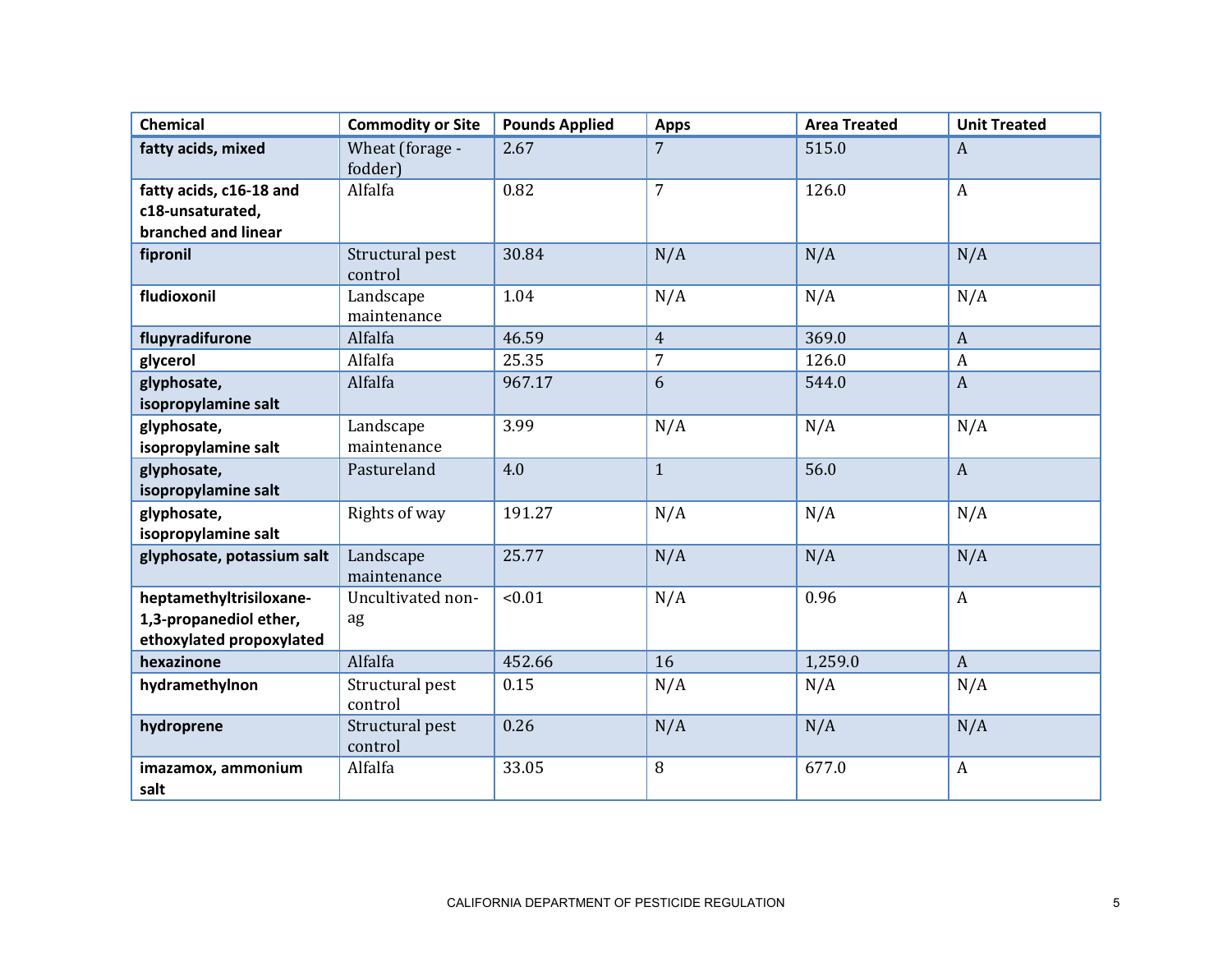| <b>Chemical</b>                  | <b>Commodity or Site</b>   | <b>Pounds Applied</b> | <b>Apps</b>    | <b>Area Treated</b> | <b>Unit Treated</b> |
|----------------------------------|----------------------------|-----------------------|----------------|---------------------|---------------------|
| imazamox, ammonium<br>salt       | Forage hay/silage          | 4.07                  | $\mathbf{1}$   | 72.0                | $\mathbf{A}$        |
| imazapyr, isopropylamine<br>salt | Rights of way              | 16.18                 | N/A            | N/A                 | N/A                 |
| imazapyr, isopropylamine<br>salt | Uncultivated non-<br>ag    | 5.41                  | N/A            | 6.86                | $\mathbf{A}$        |
| imazethapyr, ammonium<br>salt    | Alfalfa                    | 1.78                  | $\mathbf{1}$   | 18.0                | $\mathbf{A}$        |
| imidacloprid                     | Landscape<br>maintenance   | 0.51                  | N/A            | N/A                 | N/A                 |
| imidacloprid                     | Structural pest<br>control | 2.3                   | N/A            | N/A                 | N/A                 |
| indaziflam                       | Rights of way              | 0.74                  | N/A            | N/A                 | N/A                 |
| indoxacarb                       | Structural pest<br>control | 0.5                   | N/A            | N/A                 | N/A                 |
| iprodione                        | Landscape<br>maintenance   | 12.72                 | $\mathbf{1}$   | 2.5                 | $\mathbf{A}$        |
| isopropyl alcohol                | Structural pest<br>control | 0.42                  | N/A            | N/A                 | N/A                 |
| lambda-cyhalothrin               | Alfalfa                    | 13.74                 | 13             | 457.0               | $\mathbf{A}$        |
| lambda-cyhalothrin               | Structural pest<br>control | 2.31                  | N/A            | N/A                 | N/A                 |
| lecithin                         | Alfalfa                    | 778.76                | 40             | 3,790.0             | $\mathbf{A}$        |
| lecithin                         | Wheat (forage -<br>fodder) | 62.39                 | $\overline{7}$ | 515.0               | $\boldsymbol{A}$    |
| mancozeb                         | Landscape<br>maintenance   | 43.5                  | $\mathbf{1}$   | 2.5                 | $\mathbf{A}$        |
| methoprene                       | Public health              | 0.13                  | N/A            | N/A                 | N/A                 |
| s-methoprene                     | Public health              | 0.01                  | N/A            | N/A                 | N/A                 |
| methylated soybean oil           | Uncultivated non-<br>ag    | 0.75                  | N/A            | 0.96                | $\mathbf{A}$        |
| mineral oil                      | Alfalfa                    | 520.42                | 6              | 321.0               | $\boldsymbol{A}$    |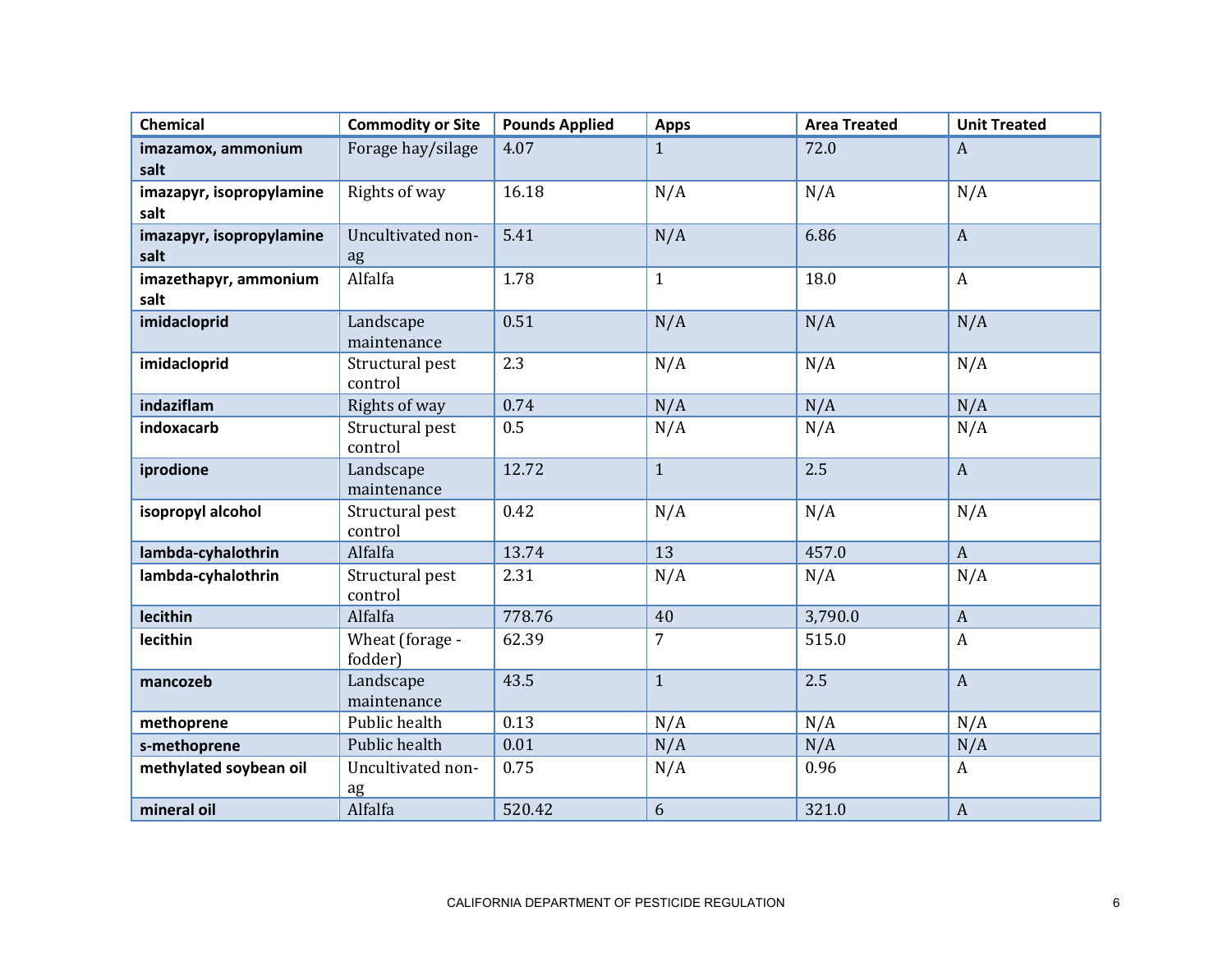| <b>Chemical</b>                                                                     | <b>Commodity or Site</b>   | <b>Pounds Applied</b> | <b>Apps</b>    | <b>Area Treated</b> | <b>Unit Treated</b> |
|-------------------------------------------------------------------------------------|----------------------------|-----------------------|----------------|---------------------|---------------------|
| mineral oil                                                                         | Forage hay/silage          | 149.36                | 1              | 72.0                | A                   |
| mineral oil                                                                         | Rights of way              | 0.96                  | N/A            | N/A                 | N/A                 |
| muscalure                                                                           | Structural pest<br>control | < 0.01                | N/A            | N/A                 | N/A                 |
| alpha-(para-nonylphenyl)-<br>omega-<br>hydroxypoly(oxyethylene)                     | Alfalfa                    | 260.91                | 57             | 4,308.0             | $\mathbf{A}$        |
| alpha-(para-nonylphenyl)-<br>omega-<br>hydroxypoly(oxyethylene)                     | Rights of way              | 39.69                 | N/A            | N/A                 | N/A                 |
| alpha-(para-nonylphenyl)-<br>omega-<br>hydroxypoly(oxyethylene)                     | Uncultivated non-<br>ag    | 0.11                  | N/A            | 0.96                | $\boldsymbol{A}$    |
| alpha-(para-nonylphenyl)-<br>omega-<br>hydroxypoly(oxyethylene)                     | Wheat (forage -<br>fodder) | 16.74                 | $\overline{7}$ | 515.0               | $\mathbf{A}$        |
| alpha-(para-nonylphenyl)-<br>omega-<br>hydroxypoly(oxyethylene),<br>phosphate ester | Alfalfa                    | 341.76                | 11             | 1,064.0             | $\boldsymbol{A}$    |
| n-octyl bicycloheptene<br>dicarboximide                                             | Structural pest<br>control | 1.47                  | N/A            | N/A                 | N/A                 |
| oleic acid, methyl ester                                                            | Alfalfa                    | 1,235.04              | 10             | 939.0               | $\mathbf{A}$        |
| paraquat dichloride                                                                 | Alfalfa                    | 1,307.38              | 29             | 2,564.0             | $\boldsymbol{A}$    |
| pcnb                                                                                | Landscape<br>maintenance   | 405.0                 | N/A            | N/A                 | N/A                 |
| pendimethalin                                                                       | Alfalfa                    | 1,665.18              | 11             | 989.0               | $\mathbf{A}$        |
| pendimethalin                                                                       | Garlic                     | 8.49                  | $\overline{2}$ | 12.0                | $\overline{A}$      |
| permethrin                                                                          | Structural pest<br>control | 1.77                  | N/A            | N/A                 | N/A                 |
| petroleum distillates,<br>refined                                                   | Public health              | 2.21                  | N/A            | N/A                 | N/A                 |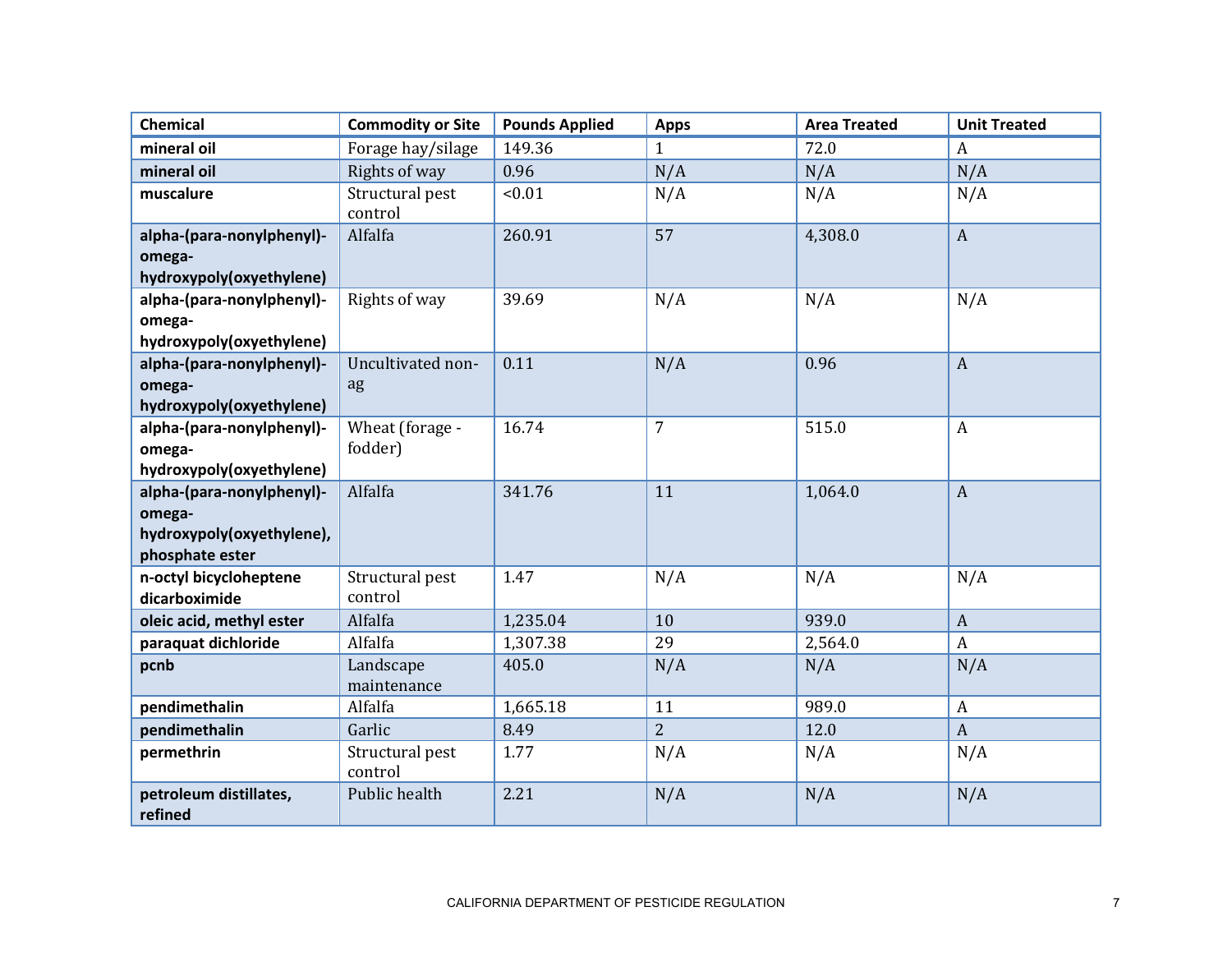| <b>Chemical</b>                      | <b>Commodity or Site</b>   | <b>Pounds Applied</b> | <b>Apps</b>    | <b>Area Treated</b> | <b>Unit Treated</b> |
|--------------------------------------|----------------------------|-----------------------|----------------|---------------------|---------------------|
| phenothrin                           | Structural pest<br>control | 0.01                  | N/A            | N/A                 | N/A                 |
| piperonyl butoxide                   | Public health              | 1.99                  | N/A            | N/A                 | N/A                 |
| piperonyl butoxide                   | Structural pest<br>control | 1.42                  | N/A            | N/A                 | N/A                 |
| piperonyl butoxide, other<br>related | Public health              | 0.5                   | N/A            | N/A                 | N/A                 |
| piperonyl butoxide, other<br>related | Structural pest<br>control | 0.31                  | N/A            | N/A                 | N/A                 |
| polyacrylamide polymer               | Rights of way              | 0.52                  | N/A            | N/A                 | N/A                 |
| polyethylene glycol                  | Alfalfa                    | 20.94                 | 12             | 887.0               | $\mathbf{A}$        |
| polymerized pinene                   | Rights of way              | 2.73                  | N/A            | N/A                 | N/A                 |
| prallethrin                          | Structural pest<br>control | < 0.01                | N/A            | N/A                 | N/A                 |
| propiconazole                        | Landscape<br>maintenance   | 1.83                  | N/A            | N/A                 | N/A                 |
| propionic acid                       | Alfalfa                    | 514.11                | 30             | 2,851.0             | $\mathbf{A}$        |
| propionic acid                       | Wheat (forage -<br>fodder) | 62.39                 | $\overline{7}$ | 515.0               | $\mathbf{A}$        |
| pyrethrins                           | Public health              | 0.5                   | N/A            | N/A                 | N/A                 |
| pyrethrins                           | Structural pest<br>control | 0.74                  | N/A            | N/A                 | N/A                 |
| pyriproxyfen                         | Structural pest<br>control | 0.01                  | N/A            | N/A                 | N/A                 |
| silica aerogel                       | Structural pest<br>control | 0.03                  | N/A            | N/A                 | N/A                 |
| sodium<br>diisooctylsulfosuccinate   | Alfalfa                    | 0.41                  | $\overline{7}$ | 126.0               | $\mathbf{A}$        |
| sodium polyacrylate                  | Alfalfa                    | 11.78                 | 11             | 1,064.0             | $\mathbf{A}$        |
| sodium xylene sulfonate              | Alfalfa                    | 2.66                  | $\overline{7}$ | 126.0               | $\mathbf{A}$        |
| sulfometuron-methyl                  | Rights of way              | 0.14                  | N/A            | N/A                 | N/A                 |